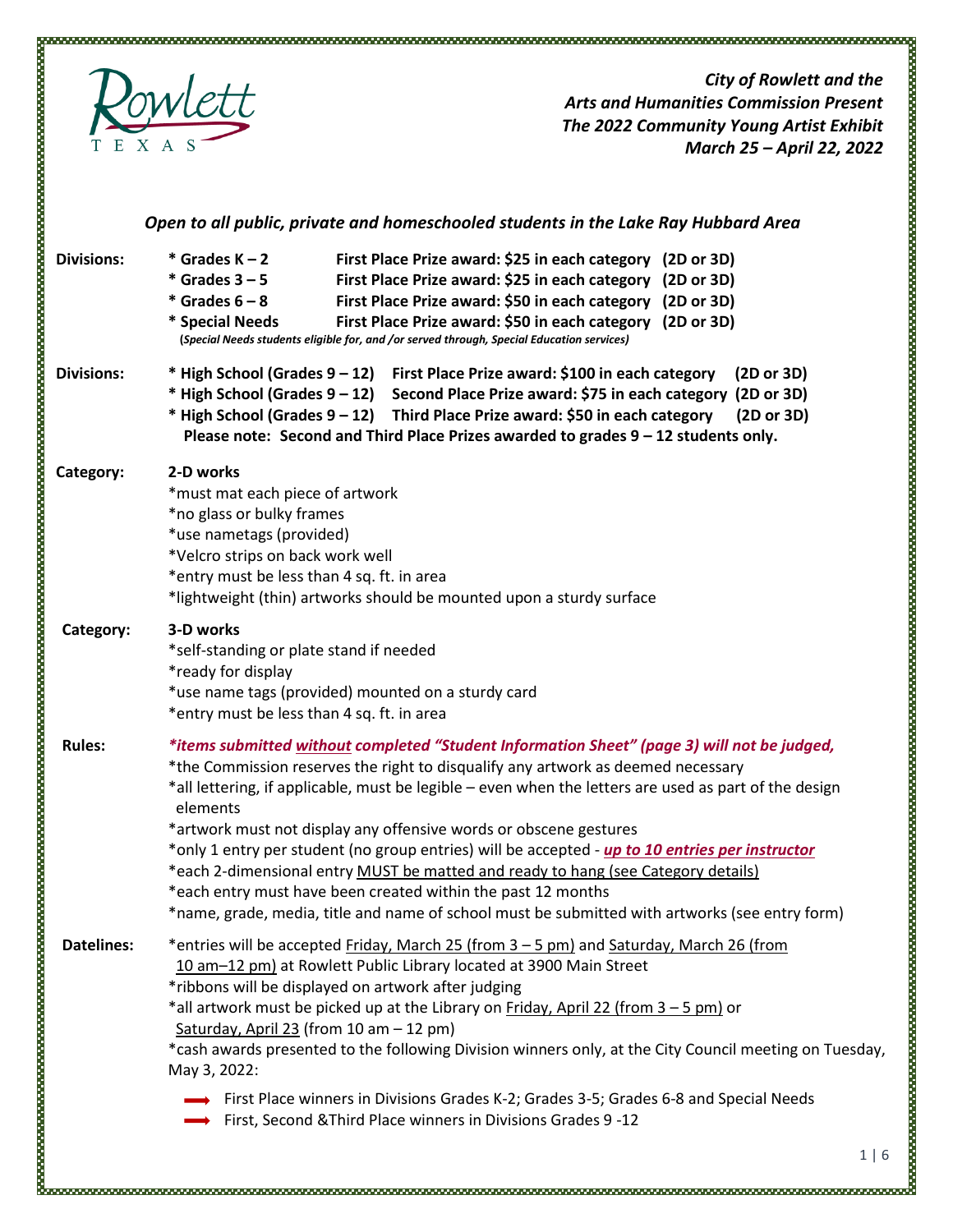Questions? Please contact Young Artists Exhibit committee member, Deborah Crosby at dcadvoc8@gmail.com.

Display Panels: Display panels are constructed with carpet like covering. Velcro will adhere very well to the displays. Please consider this when preparing your students' artworks.

Note to Teachers: Due to space limitations, containers for transporting artwork cannot be stored in City buildings during the Exhibit.

\*\*\***REMINDER:** Please complete the **Creative Works Display Agreement**, included in this packet. The form should be signed by the parent/legal guardian for each student who submits artwork. By signing, the parent/legal guardian is giving permission to the City for its unlimited use of the original creative work for promotional purposes and may be displayed, publicized, republished, broadcast and/or distributed by the City through various media, including the City's website, public access cable television, and/or displayed at City and public facilities.

*Utmost care will be taken in handling, hanging and displaying of artist's work. Participants understand that the City of Rowlett and Arts & Humanities Commission cannot be held responsible for any accidental damage that may occur during this exhibit.*

## **FAQ**

- *When can I drop off artwork and where? When does the artwork need to be picked up?*
	- o 7Artwork will be accepted Friday, March 25 from 3–5 pm & Saturday, March 26 from
		- 10 am-12 pm at Rowlett Public Library, located at 3900 Main Street in Rowlett.
	- o Artwork will need to be picked up Friday, April 22 from 3-5 pm & Saturday, April 23 from 10 am-12 pm
- *I am not available the dates and time listed above. Can I drop off or pick up entries at another time?*
	- o Arts and Humanities Commission members are appointed by the City Council and generously volunteer their time. Many members are employed full-time and have arranged to be available at the times listed above to allow teachers two options.
- *How many entries will I be able to enter?*

- o Art instructors may enter no more than **10 (ten) items**.
- *Why must an instructor provide a student's mailing address?*
	- o Mailing addresses are required to process award checks.
- *When will the winners be announced?*
	- o Judging will take place Saturday, March 26, 2022
	- o Ribbons will be displayed on artwork following the judging
	- o The Standing Committee will notify the winners (and their instructors) after March 28, 2022
- *In previous years, I left my transportation containers at the Library. Will I be able to do so again this year?*
	- o Unfortunately, no. Space limitations prohibit the storage of containers at any City building during the Exhibit.
- *When will the award checks be available for students?* 
	- o Checks will be presented to winners during the City Council meeting on Tuesday, May 3, 2022 beginning at 7:30 pm

Deborah Crosby, Chair Laura Keasling Kathryn Crenshaw Young Artist Exhibit Standing Committee ത്തെ പ്രത്യേകത്തിന്റെ പ്രത്യേകത്തിന്റെ പ്രത്യേകത്തിന്റെ പ്രത്യേകത്തിന്റെ പ്രത്യേകത്തിന്റെ പ്രത്യേകത്തിന്റെ പ്രത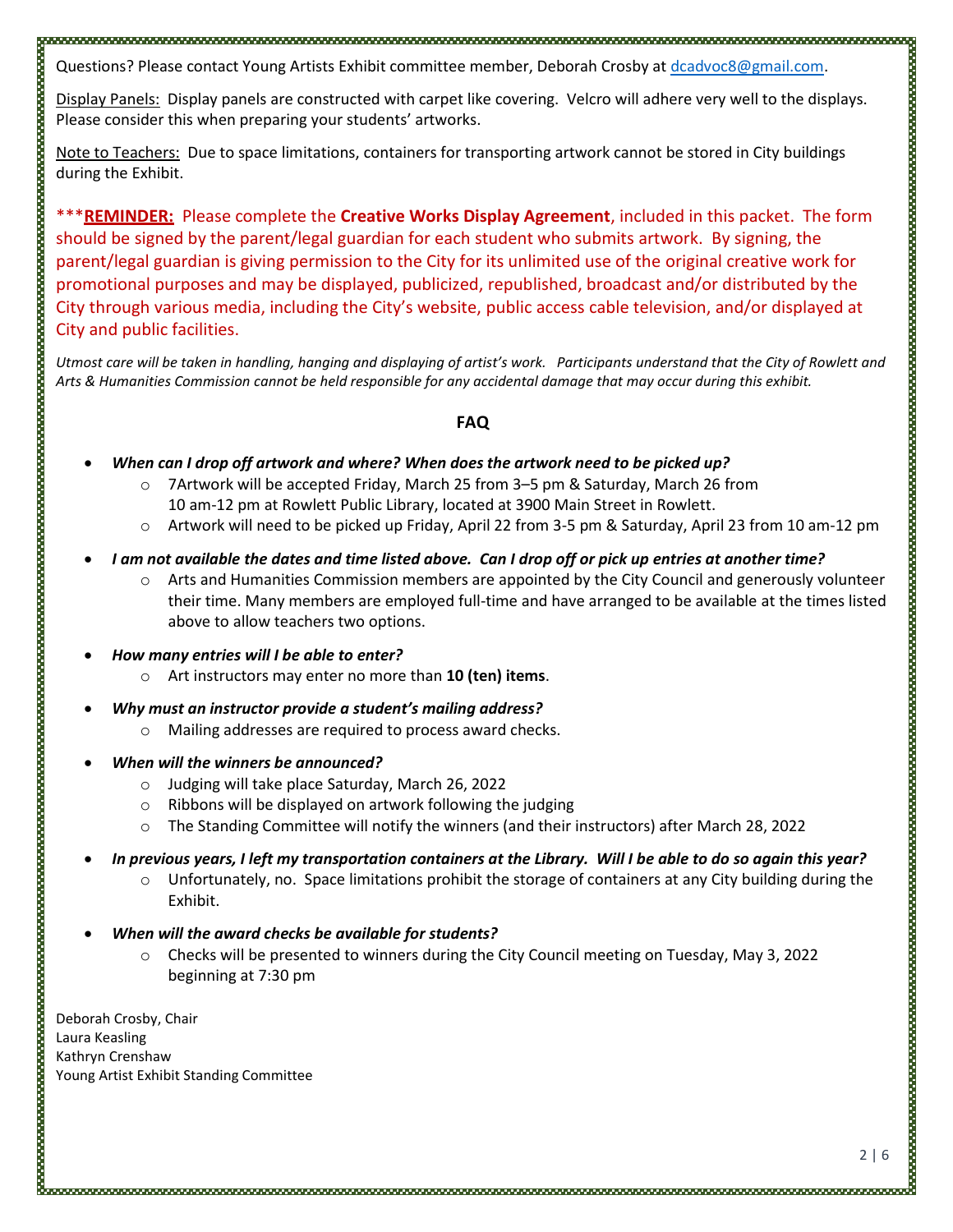

## **CITY OF ROWLETT ARTS & HUMANITIES COMMISION CREATIVE WORK DISPLAY AGREEMENT**

# **TEACHERS: For students ages 17 and under, please obtain parent/legal guardian signature on below form and submit with artwork.**

# **Thank you, Arts & Humanities Commission**

By participation in the City-sponsored Young Artist Exhibit, and by submitting original creative work, the applicant acknowledges that his/her submission may be used by the City for promotional purposes and may be displayed, publicized, republished, broadcast and/or distributed by the City through various media, including the City's website, public access cable television, and/or displayed at City and public facilities.

Permission is given to the City for its unlimited use of the work for these purposes, without compensation, and the participant releases and waives any claims of all kinds against the City.

**\_\_\_\_\_\_\_\_\_\_\_\_\_\_\_\_\_\_\_\_\_\_\_\_\_\_\_\_\_\_\_ \_\_\_\_\_\_\_\_\_\_\_\_\_\_\_\_\_\_\_\_\_\_\_\_\_\_\_\_\_\_\_**

# **Approve display:**

| <b>Applicant Signature</b>                                                                                                                                                                                                                                                                                                                                                                            | Date |  |  |  |  |
|-------------------------------------------------------------------------------------------------------------------------------------------------------------------------------------------------------------------------------------------------------------------------------------------------------------------------------------------------------------------------------------------------------|------|--|--|--|--|
| <b>Applicant Name</b>                                                                                                                                                                                                                                                                                                                                                                                 |      |  |  |  |  |
| Title of Entry<br>** If a minor (someone under the age of 18 years) is submitting the work, parental or legal guardian approval is<br>required.<br>Date<br>For a child, age 17 and under, please choose the format for display of your child's name:<br>First initial, last name<br>First name, initial of last name<br>First name only<br>(example: J. Smith)<br>(example: Joe S.)<br>(example: Joe) |      |  |  |  |  |
| Parent or Legal Guardian Signature                                                                                                                                                                                                                                                                                                                                                                    |      |  |  |  |  |
|                                                                                                                                                                                                                                                                                                                                                                                                       |      |  |  |  |  |
|                                                                                                                                                                                                                                                                                                                                                                                                       |      |  |  |  |  |
| Decline display:                                                                                                                                                                                                                                                                                                                                                                                      |      |  |  |  |  |
| <b>Applicant Signature</b>                                                                                                                                                                                                                                                                                                                                                                            | Date |  |  |  |  |
| Parent or Legal Guardian Signature                                                                                                                                                                                                                                                                                                                                                                    | Date |  |  |  |  |
|                                                                                                                                                                                                                                                                                                                                                                                                       |      |  |  |  |  |
|                                                                                                                                                                                                                                                                                                                                                                                                       |      |  |  |  |  |

ത്തെ പ്രത്യേകത്തിന്റെ പ്രത്യേകത്തിന്റെ പ്രത്യേകത്തിന്റെ പ്രത്യേകത്തിന്റെ പ്രത്യേകത്തിന്റെ പ്രത്യേകത്തിന്റെ പ്രത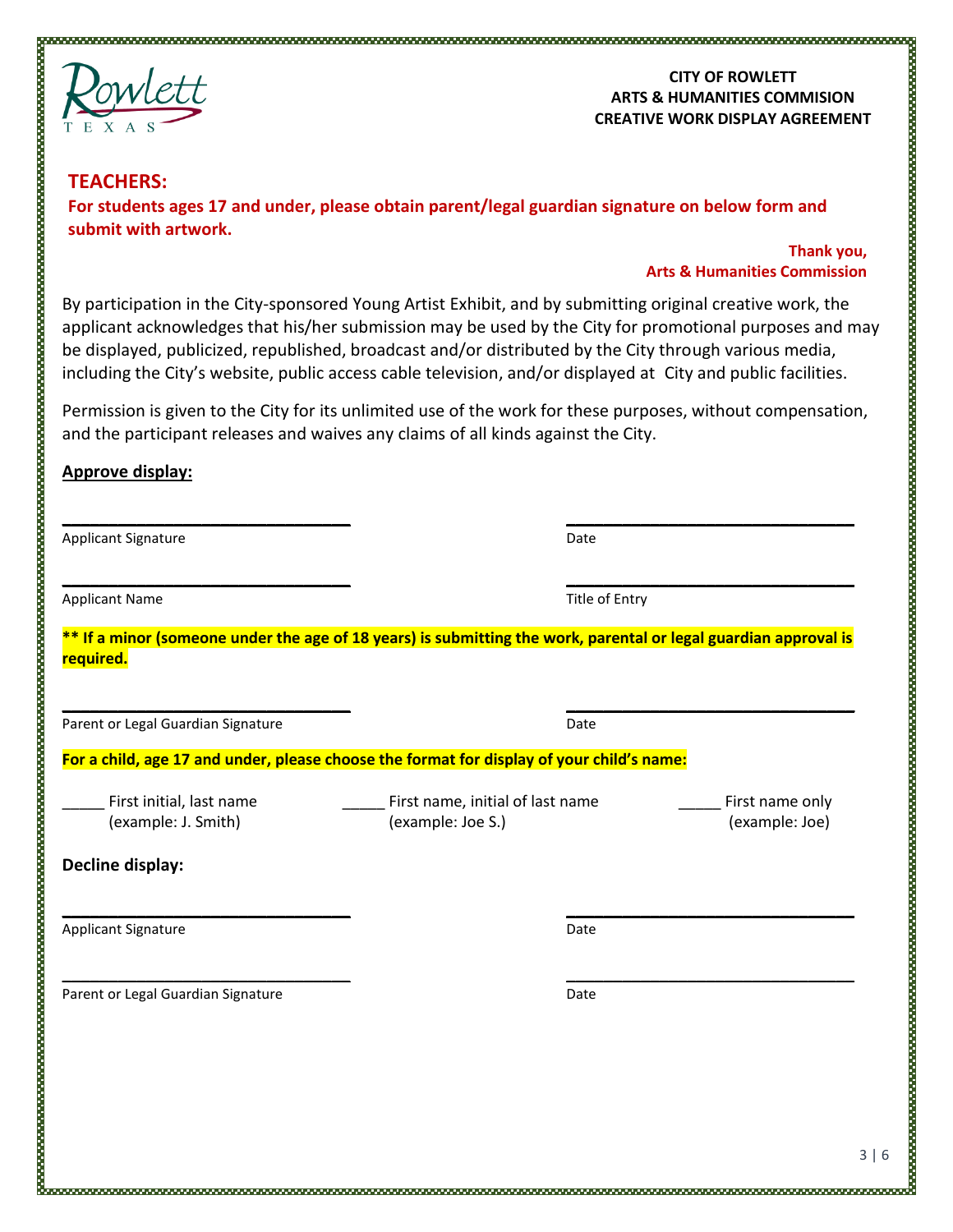| <b>Arts and Humanities Commission</b><br><b>Young Artist Exhibit</b><br><b>Student Information Sheet</b><br>2022                                                                                               |  |
|----------------------------------------------------------------------------------------------------------------------------------------------------------------------------------------------------------------|--|
| NOTE: items submitted without completed "Student Information Sheet" will not be judged, no exceptions                                                                                                          |  |
| <i>*Required information</i>                                                                                                                                                                                   |  |
|                                                                                                                                                                                                                |  |
| Grade Level:                                                                                                                                                                                                   |  |
|                                                                                                                                                                                                                |  |
|                                                                                                                                                                                                                |  |
| Artist Contact Information (artist mailing address is required for award check to be issued):                                                                                                                  |  |
|                                                                                                                                                                                                                |  |
| *Parent/Legal Guardian contact information                                                                                                                                                                     |  |
|                                                                                                                                                                                                                |  |
|                                                                                                                                                                                                                |  |
| <i>*Teacher contact information</i>                                                                                                                                                                            |  |
|                                                                                                                                                                                                                |  |
| Please bring completed forms with artwork on Friday, March 25, 2021 from 3-5 pm or Saturday, March 25, 2022<br>from 10 am-12 pm to the Rowlett Public Library, located at 3900 Main Street, Rowlett, TX 75088. |  |
| REMINDER: All artwork is to be picked up Friday, April 22 from 3-5pm or Saturday, April 23<br>from 10am - 12pm at Rowlett Public Library located at 3900 Main Street.                                          |  |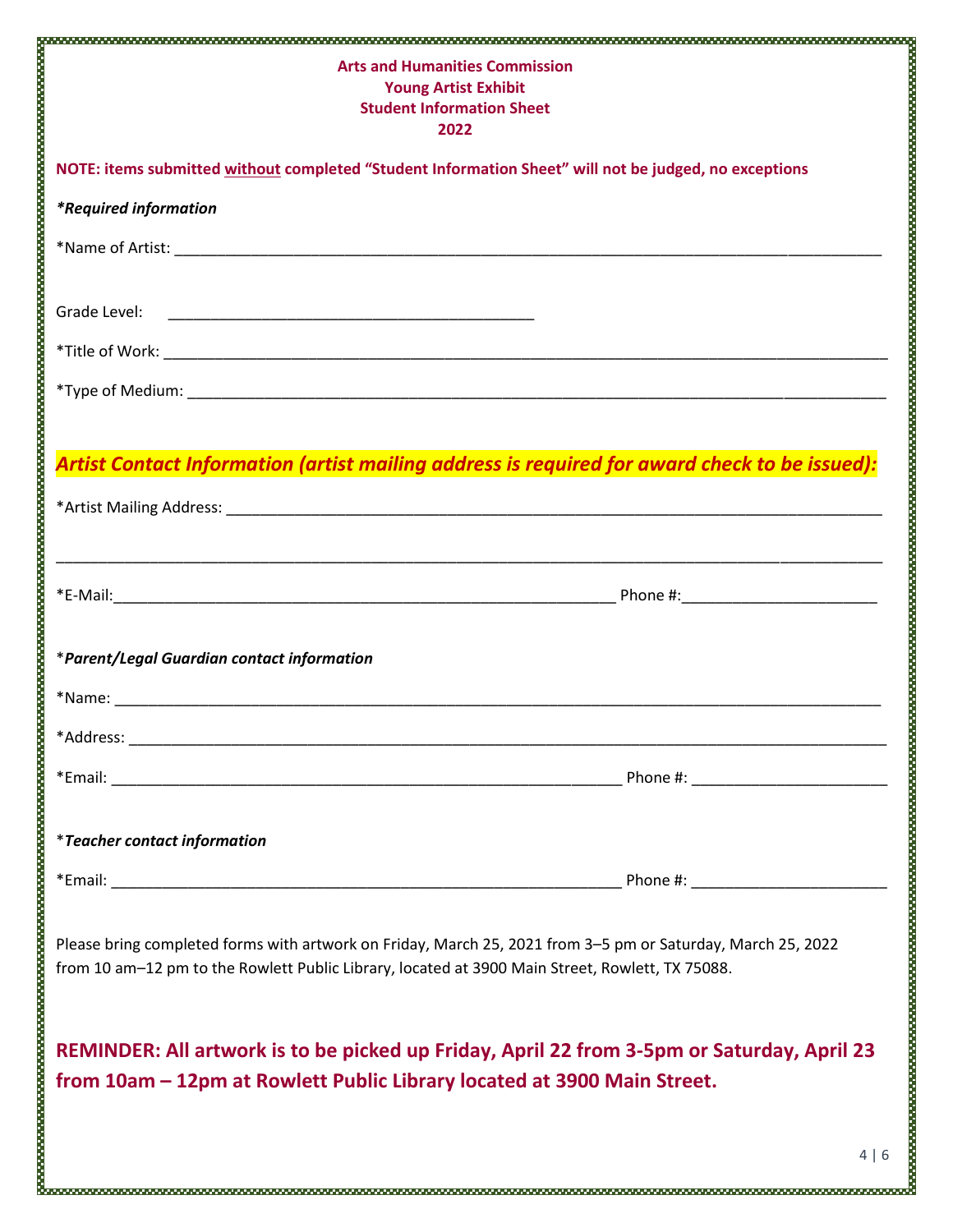# **Arts and Humanities Commission Young Artist Exhibit 2021** *Art Instructor's Form List of Entries*

#### **REMINDER: Please no more than 10 entries per Instructor**

Please have this list completed and ready when dropping off artwork.

*\*Required information*

#### **School Information:**

\*Name: \_\_\_\_\_\_\_\_\_\_\_\_\_\_\_\_\_\_\_\_\_\_\_\_\_\_\_\_\_\_\_\_\_\_\_\_\_\_\_\_\_\_\_\_\_\_\_\_\_\_\_\_\_\_\_\_\_\_\_\_\_\_\_\_\_\_\_\_\_\_\_\_\_\_\_\_\_

\*Address: \_\_\_\_\_\_\_\_\_\_\_\_\_\_\_\_\_\_\_\_\_\_\_\_\_\_\_\_\_\_\_\_\_\_\_\_\_\_\_\_\_\_\_\_\_\_\_\_\_\_\_\_\_\_\_\_\_\_\_\_\_\_\_\_\_\_\_\_\_\_\_\_\_\_\_\_

\*School Phone #: \_\_\_\_\_\_\_\_\_\_\_\_\_\_\_\_\_\_\_\_\_\_\_\_\_\_\_\_\_\_\_\_\_\_\_\_\_\_\_\_\_\_\_\_\_\_\_\_\_\_\_\_\_\_\_\_\_\_\_\_\_\_\_\_\_\_\_\_\_\_

### **Instructor Information:**

\*Name: \_\_\_\_\_\_\_\_\_\_\_\_\_\_\_\_\_\_\_\_\_\_\_\_\_\_\_\_\_\_\_\_\_\_\_\_\_\_\_\_\_\_\_\_\_\_\_\_\_\_\_\_\_\_\_\_\_\_\_\_\_\_\_\_\_\_\_\_\_\_\_\_\_\_\_\_\_\_

\*Phone #: \_\_\_\_\_\_\_\_\_\_\_\_\_\_\_\_\_\_\_\_\_\_\_\_\_\_\_\_\_\_\_\_\_\_\_\_\_\_\_\_\_\_\_\_\_\_\_\_\_\_\_\_\_\_\_\_\_\_\_\_\_\_\_\_\_\_\_\_\_\_\_\_\_\_\_\_

\*E-Mail Address: \_\_\_\_\_\_\_\_\_\_\_\_\_\_\_\_\_\_\_\_\_\_\_\_\_\_\_\_\_\_\_\_\_\_\_\_\_\_\_\_\_\_\_\_\_\_\_\_\_\_\_\_\_\_\_\_\_\_\_\_\_\_\_\_\_\_\_\_\_\_\_

| <b>Student List</b> |      |       |       |        |  |  |
|---------------------|------|-------|-------|--------|--|--|
|                     | Name | Grade | Title | Medium |  |  |
| $\mathbf 1$         |      |       |       |        |  |  |
| $\overline{2}$      |      |       |       |        |  |  |
| $\mathbf{3}$        |      |       |       |        |  |  |
| $\overline{4}$      |      |       |       |        |  |  |
| $5\phantom{.}$      |      |       |       |        |  |  |
| 6                   |      |       |       |        |  |  |
| $\overline{7}$      |      |       |       |        |  |  |
| 8                   |      |       |       |        |  |  |
| $9\,$               |      |       |       |        |  |  |
| $10\,$              |      |       |       |        |  |  |